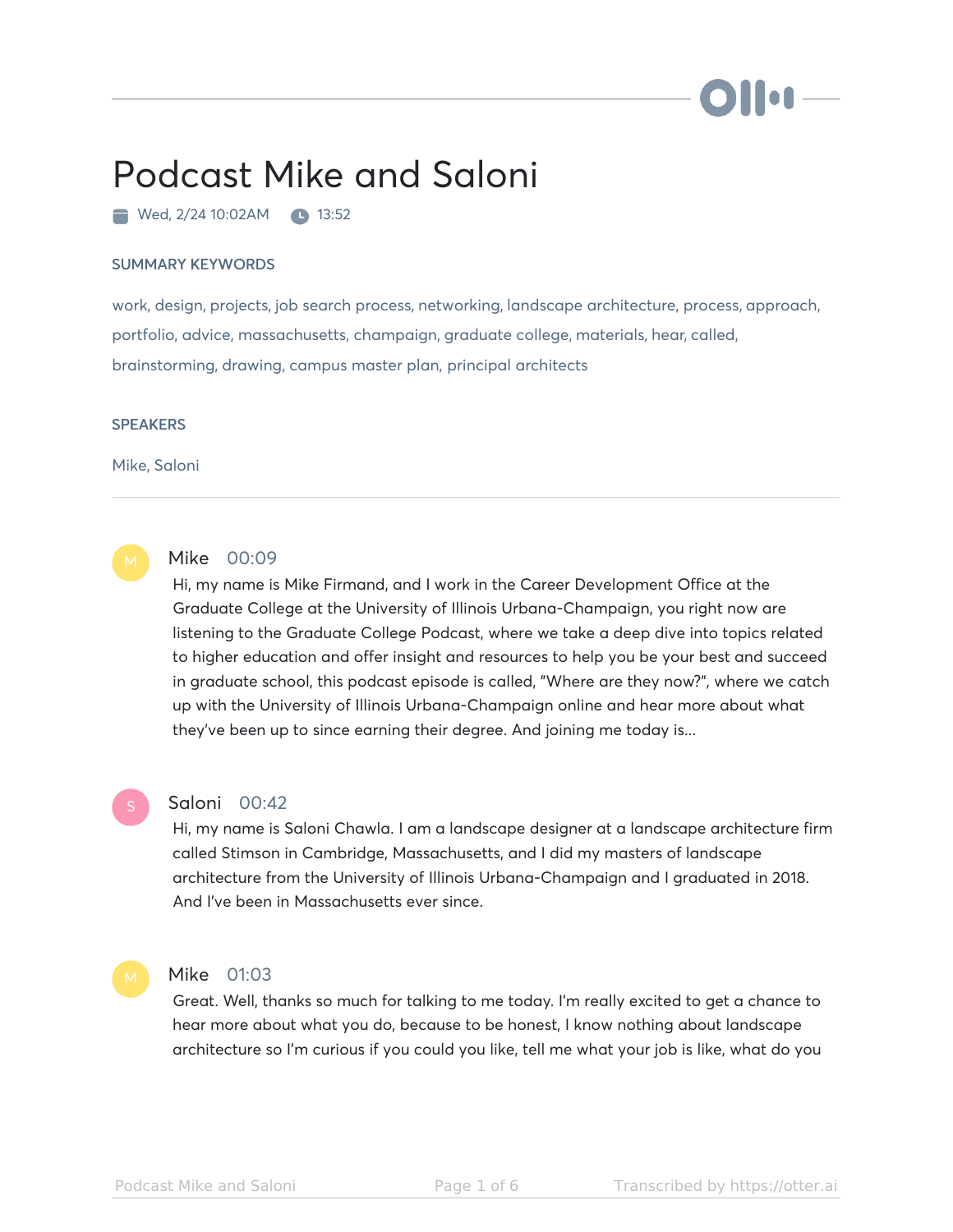do, what is it typical week like for you.

# Saloni 01:22

So, in, like, a firm and as a landscape architecture practice we mostly focus on the site design. The scale can vary from as small as a small residence to as big as a campus master plan. At Stimson, they have majority, I would say 80 to 90% of the projects which are campus master plans. And then some residents design projects as well. We design bars, gardens, you know riverfronts pathways parking lots. Basically, most of the things that you see around the building as a site, and we work with architects and civil engineers in collaboration.

#### Mike 02:05

I'm curious to hear more about like, what is the most rewarding aspect of your work?

# Saloni 02:15

So there's a lot of work that goes into designing and it's teamwork and but we do the drawing is a long and tedious process, it looks very glamorous and interesting from the outside but we spend hours and hours and iterations of doing a design. But I would say, and then we have, you know, sometimes it doesn't happen very often but sometimes late night before the meetings but but when you after the whole meeting goes in then you see the satisfaction from the client and they see that they're very happy and excited about the design. I think it's very rewarding. Um, other than that, I would say that drawing on a paper and a computer screen is like great but when you see that thing being built in front of your eyes, it's just it's a different feeling which is amazing, on a scale so big so I think when I see that happening when I was excited when I see my designs and my work being realized into, you know, actual design, it feels wonderful.

### Mike 03:23

I bet it does I bet that process of transformation into something becoming a real thing sounds really cool. How do you get your ideas for your designs?

# Saloni 03:35

Um, so a lot of times we do brainstorming sessions where, and each project mostly is a team work, where we have designers and associates and principal architects working together. So the first step is always to get a brief of the project with the clients and then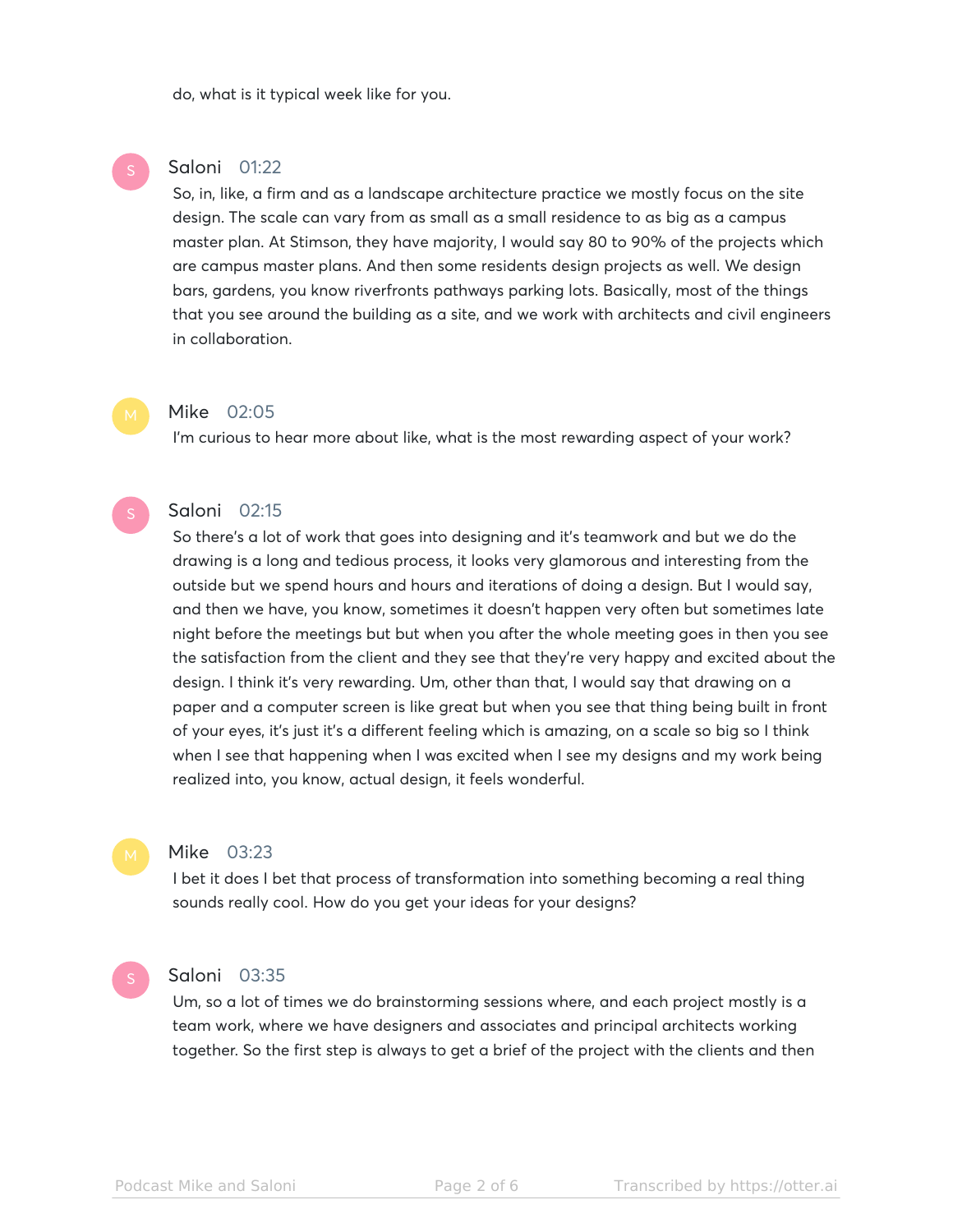list down all their expectations and their desires for the project what exactly they're looking for. Then we do some brainstorming where we sketch, different concepts and it doesn't have to be a specific view, we sometimes do it in plan view sometimes a collage of, you know, different images as well. So, that brainstorming session in the group is is very like that generates a lot of ideas sometimes like people come up with different ideas and like we end up joining all the ideas and bringing to the table something new and exciting. And it's a it's a long process. We go back and forth. We look at some reference and precedent projects as well, that were built on the same lines to get more inspiration, more or less, it's like a very hands on approach of, like, using whatever media you can doesn't have to be just hand drawing, images, even writing about it or videos or like it's it's it's a very broad and like a very organic process.

#### Mike 05:14

I wanted to switch to hear more about your job search process, and how you found this role at Stimson. So can you talk us through how you went about when you were looking for jobs at the end of your graduate career like, how did you go about finding positions and applying to jobs?

## Saloni 05:35

Sure, definitely an interesting experience. When you graduate from design school you, they mostly the employers expect you to have a design portfolio and a portfolio, making a portfolio is a never ending process, I've seen people spending hours and hours and days just to refine their work. If I would say like the design you never reach a point where you're like this design doesn't need any more improvement, there's always a scope being a designer, you can never say that okay this is done like it doesn't need just any thing else. But at the same time I learned from my friends and my colleagues around me and my professors that, you know, don't try to achieve perfection, because that's never going to happen. Work hard, pour all your heart into your work, but then also make sure that you are on time. So I made sure that as soon as I wrapped up my thesis I started compiling my projects into my design portfolio and then started sending them out. I started networking a lot, a little late, but I realized that like, it's a very important aspect to just having your application materials is not enough. So I would approach professors and like my seniors and people who are already finding people finding aluminis from LinkedIn and approaching them and sometimes, you know, setting up chats, calls, coffee dates, asking them about critique on myself getting some review on my work. So, that had a lot I remembered my conversation with you during my resume and you know network everyone that came in that was very helpful I got some great advice from you and that did help me amp up my resume but arriving at Stimson is a very interesting story because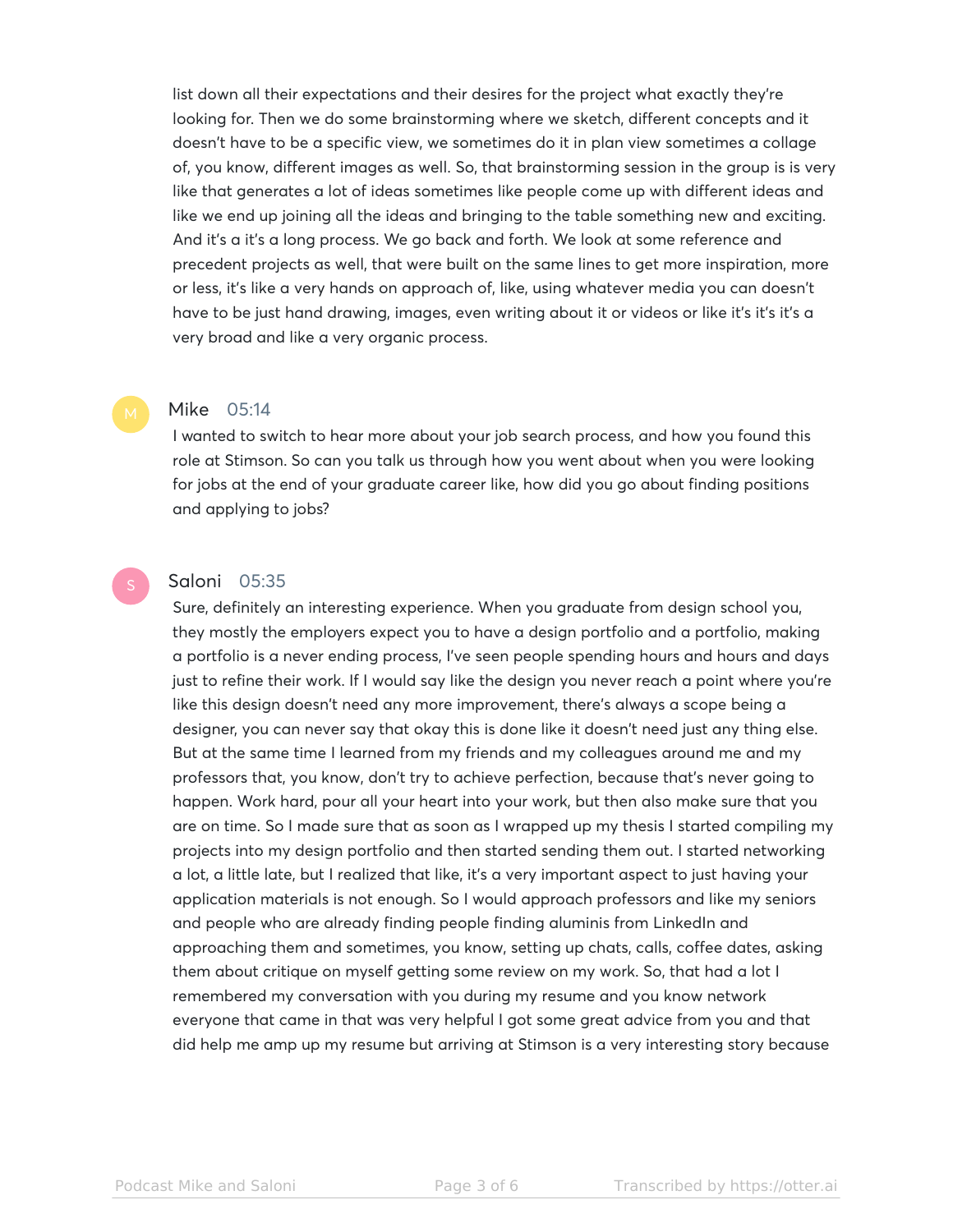I was infamous for applying and looking for jobs and like I was on a bit tired with finishing up my thesis and I cannot understand that school, so I thought I would, and my cousin lives in Boston and I thought I would learn a week, but travel and visit him and his family and, I mean, even if I'm there I can still keep sending my application materials, whenever I want. So I made a vacation trip and I was here and during my time in Boston, I started approaching and focused my search only to the places in Boston, and around. And in my emails I would also tell them that, you know, even if like even if there are places that didn't have any vacancies I would still show my curiosity to go and just get it and get a chance to speak with them about the forms work or like even showcase my work that I've done, or just like build some connections. So I would always include this time embossing campaign and be willing to come down and meet with you if that works out; and that did help, so I got responses from three places that I could schedule an interview with one of them was an informational interview. They said that they didn't have any openings but because I was sad and they liked my work, they were interested to meet with me. And that went really well and it was interesting that like a week later I had offers from all the three of them, and Stimson was my top choice so I went ahead and I accepted the offer.

#### Mike 09:10

That's really great. Why I guess why was Stimson your top choice like what were you looking for how are you assessing these places, and these offers in as they came in?

Saloni 09:24

When I was looking at, you know, the websites I knew of a couple of people at Stimson, that I had, I mean I didn't know them very well but I got connected through to them through some people and I wanted to, I learned some great things about this whole work construct at Stimson their projects are very interesting, because they do so much of institutional and master planning than campus designs that was like one of my interests that I wanted to get into so that seemed like a very good opportunity, I looked at their work I was very impressed. And the whole. Even after meeting with them I realized that the whole, like, there, there is a hierarchy in the staff but but when you walk together, it seems like everyone is respected very well, it's not just, like, one person at the top giving approvals or having to have the decision making power. So that all seems very interesting and then there are other factors like they have a farm at their other office at Princeton, Massachusetts. And they have this material his lab tests, and you know, have this nice extra bit of materials that we use on the site so their approach to the project seemed very wonderful and very exciting and it still felt like, I'm like, going to be enjoying this design process with them very well. So, I think that made me go ahead with them and I like to date I think it was a wonderful decision that I made and I'm very happy being here.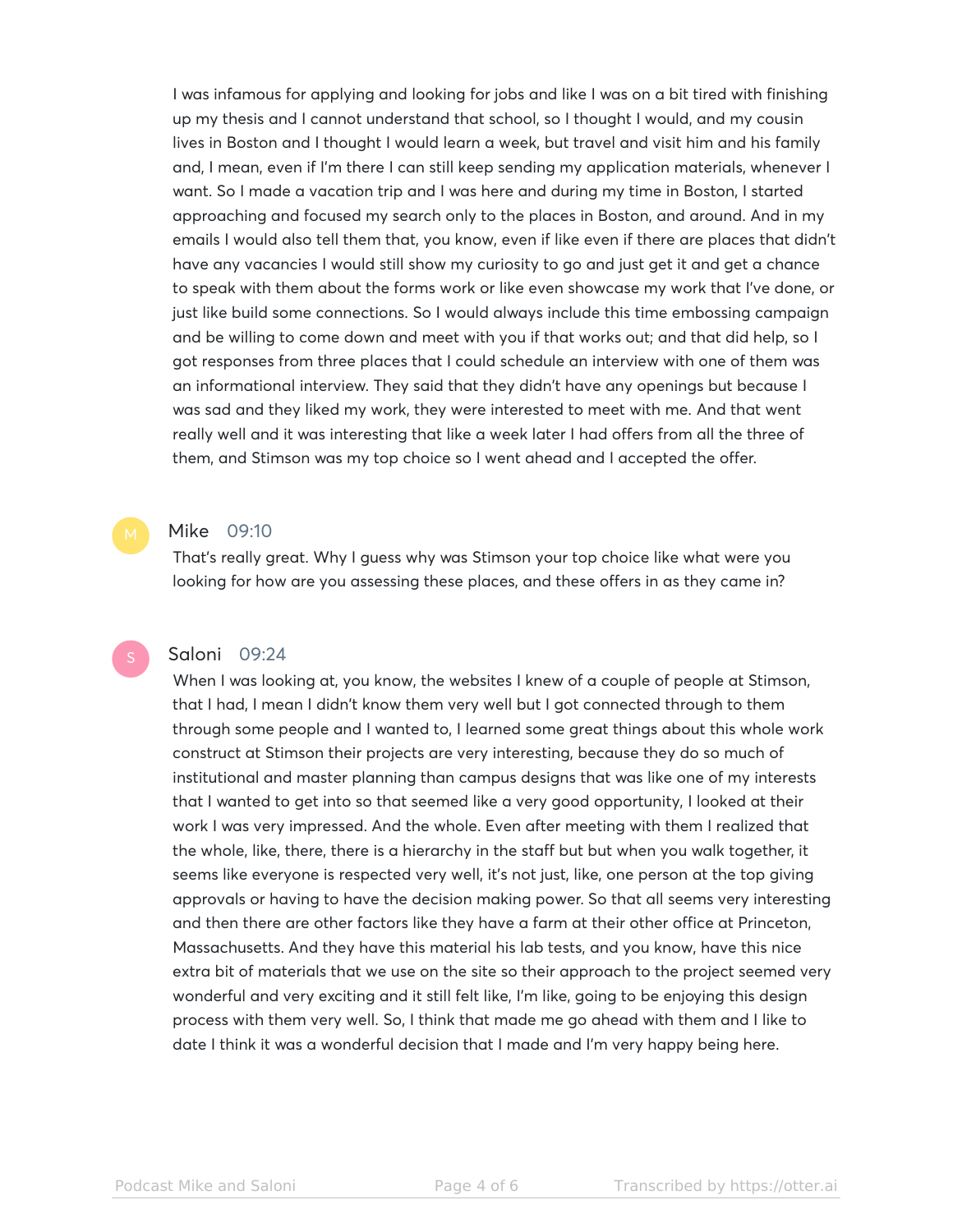## Mike 11:02

Sounds like you know obviously a very interesting job search process and I'm glad you were able to bring your own values in choices to make that successful decision. I just had like one final question for you, kind of tying back to that job search process. What is some advice that you could pass on to graduate students that are looking for jobs right now? If you could talk about that networking and that outreach that you did because that sounds like something that was really beneficial for you.

#### Saloni 11:37

Right, right. So, yeah, so I learned, want to go back to my point that focus on your portfolio and your resume but also, like that's not the only thing that you should work towards. Networking is a huge, huge factor that helps you, and I started networking a little late in my process. I mean eventually it did help but I would say that, don't shy away from it, I am sort of an introvert, and a little shy so like it took me some time. But I would recommend everyone that just go for it. A lot of times people would say no but like sometimes, they would say yes, and you would get to meet great people you would get wonderful insights, a different perspective towards your own work. And you will build some wonderful connections, I mean I did. So, and it doesn't have to, you know, you don't only have to approach people who can help you with getting the job, they might connect you with somebody else. They might even present you an opportunity that you were not thinking about. And they might help give some advice on your work. Or you might learn something about their work. So, definitely network with connections, meet with people, that's going to help in the long run.

### Mike 12:58

Yeah, that's perfect advice I'd say that that power of getting one yes is worth all those knows that you may get in the process. Great. Well, thanks so much for sharing about your work. And that process in finding your job, it was really exciting to hear about it, and we really appreciate you joining us for that.

Saloni 13:24

Thank you so much for having me. I'm glad I could talk about it. I hope it helps. Whoever listens to it and yeah, I'm here to share.

# Mike 13:34